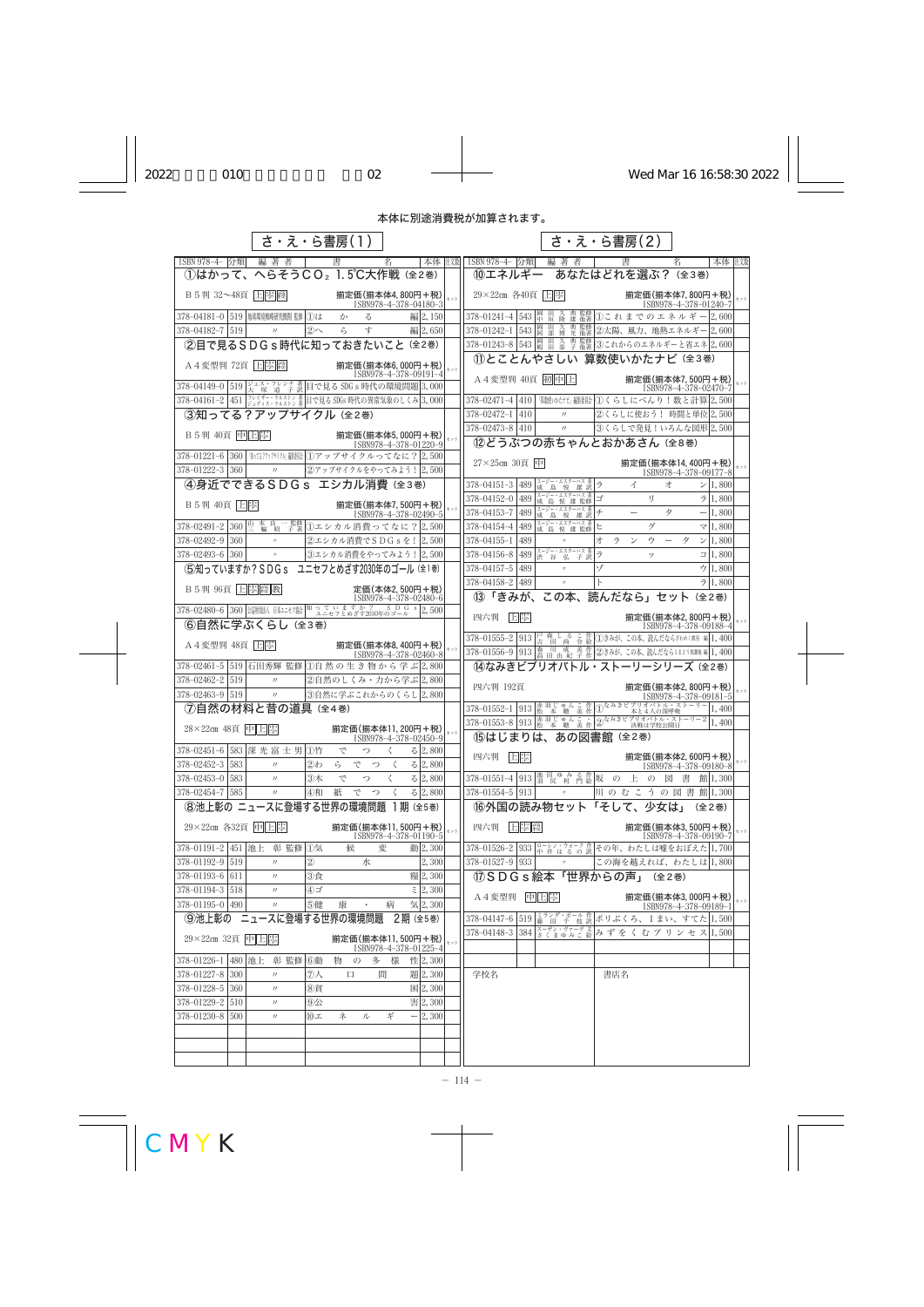## 本体に別途消費税が加算されます。

|                           |                                       | さ・え・ら書房(3)                                                                                                                                                                                                                                                                                                                                               |                                           |     |                                                    |            |                                            | さ・え・ら書房(4)                                                                                         |                           |                                     |       |
|---------------------------|---------------------------------------|----------------------------------------------------------------------------------------------------------------------------------------------------------------------------------------------------------------------------------------------------------------------------------------------------------------------------------------------------------|-------------------------------------------|-----|----------------------------------------------------|------------|--------------------------------------------|----------------------------------------------------------------------------------------------------|---------------------------|-------------------------------------|-------|
| ISBN 978-4- 分類            | 編著者                                   | 書                                                                                                                                                                                                                                                                                                                                                        | 本体 柱嫩<br>名                                |     | ISBN 978-4- 分類                                     |            | 編著者                                        | 書                                                                                                  | 名                         |                                     | 本体 主嫌 |
|                           |                                       | 18インクルーシブ教育応援読みものセット (既3巻)                                                                                                                                                                                                                                                                                                                               |                                           |     |                                                    |            | 【わけのわかる算数のはなし】                             |                                                                                                    |                           |                                     |       |
|                           |                                       |                                                                                                                                                                                                                                                                                                                                                          | 揃定価(揃本体4,300円+税)                          | セット | 378-02411-0 414 出 息 信 夫 共著図                        |            | $\prime$                                   | 形                                                                                                  | 上                         | 1,200<br>$\left( \right)$           |       |
| 378-01522-4<br>933        | デボラ・エリス 作 九<br>もりうちすみこ 訳 九            | 時<br>$\mathcal{O}$                                                                                                                                                                                                                                                                                                                                       | ISBN978-4-378-09182-2<br>月1,600           |     | 378-02412-7<br>378-02413-4 411 馬                   | 414        | 場 良 和 数                                    | 形<br>図<br>と                                                                                        | 下<br>計                    | $\left( \right)$<br>1,200<br>算1,200 |       |
| 933<br>$378 - 01523 - 1$  | パトリシア・ライリー・ギフ作                        | ジ<br>ピ<br>$\mathfrak{L}$                                                                                                                                                                                                                                                                                                                                 | 1)<br>1,500                               |     | $378 - 02414 - 1$ 411                              |            | 小和田 正· 分                                   | と<br>数                                                                                             | 小                         | 数 1,200                             |       |
|                           | もりうちすみこ 訳                             | 378-04146-9 949 きッテ·ストルク作わたしも水着をきてみたい1,200                                                                                                                                                                                                                                                                                                               |                                           |     | 【考える数学】                                            |            |                                            |                                                                                                    |                           |                                     |       |
|                           |                                       | 19ジャスミンと小さな動物たち (全2巻)                                                                                                                                                                                                                                                                                                                                    |                                           |     | 378-02421-9 411   瀬                                |            | 郎 著 計<br>山畫                                | 算<br>$\mathcal{O}$                                                                                 | ひ<br>み                    | 7 1,200                             |       |
|                           |                                       |                                                                                                                                                                                                                                                                                                                                                          |                                           |     | 378-02422-6                                        | 410        |                                            | 線<br>点<br>と<br>$\mathcal{O}$                                                                       | ひ<br>$\mathcal{F}$        | $\bigcirc$ 1, 200                   |       |
| 四六判 192~208頁 中            |                                       |                                                                                                                                                                                                                                                                                                                                                          | 揃定価(揃本体2,800円+税)<br>ISBN978-4-378-09184-6 |     | 378-02423-3                                        | 410        | $\prime$                                   | 積<br>$\mathcal{O}$<br>面                                                                            | ひ<br>み                    | $\bigcirc$  1,200                   |       |
|                           |                                       | 378-01524-8 933 ユリー・スノードン絵子 ぶたのトリ                                                                                                                                                                                                                                                                                                                        | 1.400                                     |     | 378-02424-0                                        | 410        | $\prime\prime$                             | 数<br>$\mathcal{O}$                                                                                 | ひ<br>み                    | 71,200                              |       |
| 378-01525-5<br>933        | $\prime$                              | 子ガモのボ                                                                                                                                                                                                                                                                                                                                                    | タ<br>> 1,400                              |     | 378-02425-7                                        | 410        | $^{\prime\prime}$                          | 形<br>と曲                                                                                            | 面のひみつ1,200                |                                     |       |
| ②新・やさしい科学 (既10巻)          |                                       |                                                                                                                                                                                                                                                                                                                                                          |                                           |     |                                                    |            |                                            | 【母と子のたのしい草木ぞめ/園芸教室/工作教室】                                                                           |                           |                                     |       |
| 四六判 128~232頁 上~扇          |                                       |                                                                                                                                                                                                                                                                                                                                                          | 揃定価(揃本体14,100円+税)                         |     | 378-01205-6                                        |            |                                            | 378-01201-8 750 渡 辺 俊 夫 たのしいこうさくきょうしつ 1 1,300<br> 750 石 井 正 子 ダンボールのたのしい工作教室 1,300                 |                           |                                     |       |
| 481<br>378-03898-8        | スーザン・E. クインラン 著<br>藤 田 千 枝訳           | サルが木から落ちる熱帯林の生態学– 1,500                                                                                                                                                                                                                                                                                                                                  | ISBN978-4-378-09183-9                     |     | 378-01206-3                                        | 750        | $\prime\prime$                             | 毛糸と布のたのしい手づくり教室 1,400                                                                              |                           |                                     |       |
| 378-03899-5<br>481  山     | 根<br>明                                | 弘 わたしのノラネコ研究 1,300                                                                                                                                                                                                                                                                                                                                       |                                           |     | 378-01207-0                                        | 593   林    |                                            | 泣   童  母と子のたのしい草木ぞめ I   1,330                                                                      |                           |                                     |       |
| 378-03911-4<br>450        | 島<br>村<br>英                           | 紀 地 球 環 境 の し く                                                                                                                                                                                                                                                                                                                                          | み1,500                                    |     | 378-01209-4                                        | 750        | 奥 田                                        | 紘木 の ぞ う け い 教 室11,262                                                                             |                           |                                     |       |
| 378-03912-1<br>400        | 国立科学博物館                               | 自然科学30のなぜ? どうして?<br>国立科学博物館の展示から                                                                                                                                                                                                                                                                                                                         | 1,500                                     |     | $378 - 01215 - 5$ 626                              |            | 松村<br>茂広                                   | 孝著野<br>菜をつく                                                                                        | ろ                         | 51,330                              |       |
| 378-03914-5<br>453        | 英<br>島<br>村                           | 紀新 ・ 地 震 を さ ぐ                                                                                                                                                                                                                                                                                                                                           | 3 1,600                                   |     | 【科学読み物                                             |            |                                            | (動物・生命・科学・実験)】                                                                                     |                           |                                     |       |
| 378-03915-2<br>487   海    | 部<br>健                                | 三わ た し の ウ ナ ギ 研 究 1,300                                                                                                                                                                                                                                                                                                                                 |                                           |     | 378-03829-2                                        | 590        | 竹 千 香<br>井 泰                               | 子 著 卵のひみつたのしい料理と実験―1,300                                                                           |                           |                                     |       |
| 378-03916-9<br>479   保    | 谷<br>彰                                | 彦わたしのタンポポ研究 1,400                                                                                                                                                                                                                                                                                                                                        |                                           |     | 378-03838-4                                        | 460        | 千<br>葉<br>善                                | 彦  蚊 も 時 計 を 持 っ て い る  ,100                                                                       |                           |                                     |       |
| 378-03917-6<br>470        | 江 将<br>直                              | 司わ た し の 森 林 研 究  ,400                                                                                                                                                                                                                                                                                                                                   |                                           |     | 378-03863-6                                        | 596        | 相 場<br>博                                   | 明ポップコーンの科学  ,165                                                                                   |                           |                                     |       |
| 378-03918-3<br>486        | 島<br>小                                | 渉 わたしのカブトムシ研究 1,300                                                                                                                                                                                                                                                                                                                                      |                                           |     | 378-03882-7                                        | 481        |                                            | スーザン・E. クインラン 著 ミ イ ラ に な っ た ブ<br>藤 田 千 枝 訳 - 一自然界の生きたつながりー                                       |                           | 1,300                               |       |
| 378-03919-0               | 481   小池<br>伸                         | 介わ た し の ク マ 研 究  ,300                                                                                                                                                                                                                                                                                                                                   |                                           |     | 378-03895-7                                        | 488        | 佐野<br>昌                                    | 男わ た し の ス ズ メ 研 究 1,400                                                                           |                           |                                     |       |
|                           |                                       | ②算数絵本/考え方の練習帳 (全5巻)                                                                                                                                                                                                                                                                                                                                      |                                           |     | $378 - 03897 - 1$                                  | 488        | 柴田                                         | 佳 秀わ た し の カ ラ ス 研 究11.400                                                                         |                           |                                     |       |
| 21×22cm 各36頁 中上           |                                       |                                                                                                                                                                                                                                                                                                                                                          | 揃定価(揃本体6,500円+税)<br>ISBN978-4-378-02440-0 | セット | 378-04204-6<br>378-04214-5                         | 420<br>420 | 科学読物研究会 編<br>藤 田 ひ お こ 絵<br>子著新<br>愛董<br>⊞ | 牛 乳 パ ッ ク の 実 験1,262<br>聞<br>紙                                                                     | 実<br>$\mathcal{O}$        | 験1,262                              |       |
| 378-02441-7<br>410        | 郎 文<br>美 絵<br> 瀬田<br>董<br>島           | 数えてみよう・無限を調べる 1,300                                                                                                                                                                                                                                                                                                                                      |                                           |     | 378-04192-6                                        | 430        |                                            |                                                                                                    |                           |                                     |       |
| 378-02442-4<br>410        | 廿村<br>舌<br>郎文絵                        | 全部でいくつ・たしたりひいたり 1,300                                                                                                                                                                                                                                                                                                                                    |                                           |     | 378-01831-7                                        | 280        | 村<br>$\mathbb{H}$                          | 全数学をきずいた人々1,800                                                                                    |                           |                                     |       |
| $378 - 02443 - 1$<br>410  | $^{\prime\prime}$                     | いろいろな形・きれいな形11,300                                                                                                                                                                                                                                                                                                                                       |                                           |     | 378-03920-6                                        |            | 465 牛 田 一                                  | 成先生、ウンチとれました                                                                                       |                           | 1,400                               |       |
| 410<br>378-02444-8        | 瀬 山 士 郎文<br>コナガイ香絵                    | ハ ト と 「 ハ ト の 巣                                                                                                                                                                                                                                                                                                                                          | 1,300                                     |     | 【学習・国語】                                            |            |                                            |                                                                                                    |                           |                                     |       |
| 378-02445-5<br>410        | 董<br>郎 文<br>美 絵<br>瀬田<br>Щ<br>島       | ふしぎな形・表とうら 1,300                                                                                                                                                                                                                                                                                                                                         |                                           |     |                                                    |            |                                            | 378-02227-7 019 裕 口 忠 大 監修 ビ ブ リ オ バ ト ル を 楽 し も う 1,700<br>378-02227-7 019 粕 谷 亮 美 文 ブ ームで広がる読書の輪 |                           |                                     |       |
| 2022年新刊                   |                                       |                                                                                                                                                                                                                                                                                                                                                          |                                           |     |                                                    |            | 佐 佐 木 幸 綱 編著                               | 378-02228-4 019 沢 音 千 尋 マンガ マンガでわかるビブリオバトルに挑戦! 1,200                                               |                           |                                     |       |
| [新刊]                      |                                       |                                                                                                                                                                                                                                                                                                                                                          |                                           |     | $378 - 02201 - 7$ 911                              |            |                                            | <b>世性小辛潤 編者 百人一首をおぼえよう1,200</b>                                                                    |                           |                                     |       |
|                           |                                       |                                                                                                                                                                                                                                                                                                                                                          |                                           |     | 378-02208-6                                        | 388        |                                            |                                                                                                    |                           |                                     |       |
| 378-01558-3 913 黒 川 裕 子 # |                                       | 378-01557-6 913 $\frac{1}{2}$ $\frac{1}{2}$ $\frac{1}{3}$ $\frac{3}{5}$ $\frac{1}{12}$ $\frac{1}{12}$ $\frac{1}{12}$ $\frac{1}{12}$ $\frac{1}{12}$ $\frac{1}{12}$ $\frac{1}{12}$ $\frac{1}{12}$ $\frac{1}{12}$ $\frac{1}{12}$ $\frac{1}{12}$ $\frac{1}{12}$ $\frac{1}{12}$ $\frac{1}{12}$ $\frac{1}{12}$<br>ネ<br>$\triangledown$<br>$\overline{\Lambda}$ | $\triangle$   1, 400<br>$\qquad \qquad$   |     | 378-02210-9 375 度 沢 和 子 :<br>378-02217-8 817       |            |                                            | <u>"正共著</u> 新聞をつく<br>鶴 田 洋 子著話 し て み よ う                                                           | ろ<br>よ                    | 5 1,200<br>$! \vert 1, 262 \vert$   |       |
|                           |                                       | 378-01559-0 913 村上しいこ タブレット・チルドレン 1,400                                                                                                                                                                                                                                                                                                                  |                                           |     |                                                    |            |                                            | 378-02261-1   911  佐 佐 木 幸 綱 新・百人一首をおぼえよう  1,748                                                   |                           |                                     |       |
|                           |                                       | 378-01530-9 384 ジャネット・ウィンター作 アフガニスタンのひみつの学校                                                                                                                                                                                                                                                                                                              | 1,500                                     |     | $378 - 02262 - 81911$                              |            |                                            | 藤 井 圀 彦  新・奥の細道を読もう  2,200                                                                         |                           |                                     |       |
|                           | さ・え・ら書房の単行本                           |                                                                                                                                                                                                                                                                                                                                                          |                                           |     | $378 - 02264 - 2$ 911                              |            |                                            | 性佐木幸綱編著 口語訳詩で味わう百人一首1,600                                                                          |                           |                                     |       |
|                           |                                       |                                                                                                                                                                                                                                                                                                                                                          |                                           |     | 【読み物】                                              |            |                                            |                                                                                                    |                           |                                     |       |
|                           |                                       |                                                                                                                                                                                                                                                                                                                                                          |                                           |     |                                                    |            |                                            | 378-00713-7 943 当極度佐知子訳50点先生と27人の子どもたち1,068                                                        |                           |                                     |       |
|                           | 【カラー版/目で見る図鑑】                         |                                                                                                                                                                                                                                                                                                                                                          |                                           |     | 378-00735-9                                        | 943        |                                            | ミリアム・プレスラー作 ビターチョコレート 1,200                                                                        |                           |                                     |       |
| 378-04113-1<br>410        |                                       | ジョニー・ボール 著 目で見る数学美しい数・形の世界-山 崎 直 美訳 目で見る数学美しい数・形の世界-                                                                                                                                                                                                                                                                                                     | 2,800                                     |     | $378 - 00766 - 3 \mid 933$                         |            |                                            | <sup>デボラ・エリス 作 </sup> 生 き の び る た め に 1,300                                                        |                           |                                     |       |
|                           |                                       | 378-04119-3 467   uバート・ウィンストン 著日で見る進化ダーウィンからDNAまで                                                                                                                                                                                                                                                                                                        | 2, 800                                    |     | $378 - 00796 - 0$   933                            |            | ティム・ウィントン 作   ブ<br><u>小 竹 由 美 子 訳   ブ</u>  | ル                                                                                                  | バ<br>ッ                    | 2/1,300                             |       |
| $378 - 04127 - 8$ 310     |                                       | アンドルー・マー 著 目で見る政治国家のしくみと私たちの選択–2,800                                                                                                                                                                                                                                                                                                                     |                                           |     | $378 - 00782 - 3$   933                            |            | デボラ・エリス 作 さ<br>もりうちすみこ 訳 さ                 | す<br>ら                                                                                             | <b>V</b><br>$\mathcal{D}$ | 旅1,300                              |       |
| 378-04128-5<br>467        | ドーリング・キンダースリー 編                       | ロバート・ウィンストン 著  目で見る脳の働き感じる心・考えるカー <br> 町 田 敦 夫 訳                                                                                                                                                                                                                                                                                                         | 2.800                                     |     | 378-01477-7                                        | 933        |                                            | ビウァリー・ナイドゥー 作 ヨ ハ ネ ス ブ ル ク へ の 旅 1,300                                                            |                           |                                     |       |
| 378-04144-5<br>498        |                                       | 378-04130-8   160   『 田 敦 夫 訳 日で見る宗教 何をめざして生きるのか? 2,800<br>ドーリング・キングースリー 編 目 でで の 見 る る 栄 養<br>大 塚 道 子 訳   食べ物が作るわたしたちの体                                                                                                                                                                                                                                 | 2,800                                     |     | $378 - 01479 - 1$   933<br>$378 - 01485 - 2$   933 |            | エリザベス・オハラ 作                                | ポール・メイ作│グ リ ー ン フ ィ ン ガ ー│1,700<br>横 山 和 江訳│グ リ ー ン フ ィ ン ガ ー│1,700<br> サ                          | リ ー の 帰 る 家 1,700         |                                     |       |
| 378-04133-9<br>467        |                                       | ロバート・ウィンストン著目で見る生命生き残りをかけた戦いー                                                                                                                                                                                                                                                                                                                            | 2,800                                     |     | $378 - 01486 - 9$   933                            |            | もりうちすみこ 訳<br>ルクサナ・カーン 作<br>もりうちすみこ 訳       | ジャミーラの青いスカーフ 1,600                                                                                 |                           |                                     |       |
|                           | 【やさしい科学/算数パズルの本】                      |                                                                                                                                                                                                                                                                                                                                                          |                                           |     | 学校名                                                |            |                                            | 書店名                                                                                                |                           |                                     |       |
|                           |                                       | 378-03851-3   410   山  崎  直  美  ふしぎの国のアリスの算数パズル  1, 165                                                                                                                                                                                                                                                                                                  |                                           |     |                                                    |            |                                            |                                                                                                    |                           |                                     |       |
| $378 - 03853 - 7$   410   | $\prime$                              | 鏡の国のアリスの算数パズル 1,214                                                                                                                                                                                                                                                                                                                                      |                                           |     |                                                    |            |                                            |                                                                                                    |                           |                                     |       |
| 378-03840-7<br>410        | $\left( \frac{1}{2} \right)$          | 小 町 算 と 布 ぬ す っ と 算 1,100<br>わらべうたと物語でつづるたのしい算数 1,100                                                                                                                                                                                                                                                                                                    |                                           |     |                                                    |            |                                            |                                                                                                    |                           |                                     |       |
| 378-03874-2<br>410        | 直<br>美著<br>崎<br>Щ<br>河<br>$\Box$<br>峰 | シャーロック・ホームズの算数パズル 1,262                                                                                                                                                                                                                                                                                                                                  |                                           |     |                                                    |            |                                            |                                                                                                    |                           |                                     |       |
|                           |                                       |                                                                                                                                                                                                                                                                                                                                                          |                                           |     |                                                    |            |                                            |                                                                                                    |                           |                                     |       |
|                           |                                       |                                                                                                                                                                                                                                                                                                                                                          |                                           |     |                                                    |            |                                            |                                                                                                    |                           |                                     |       |